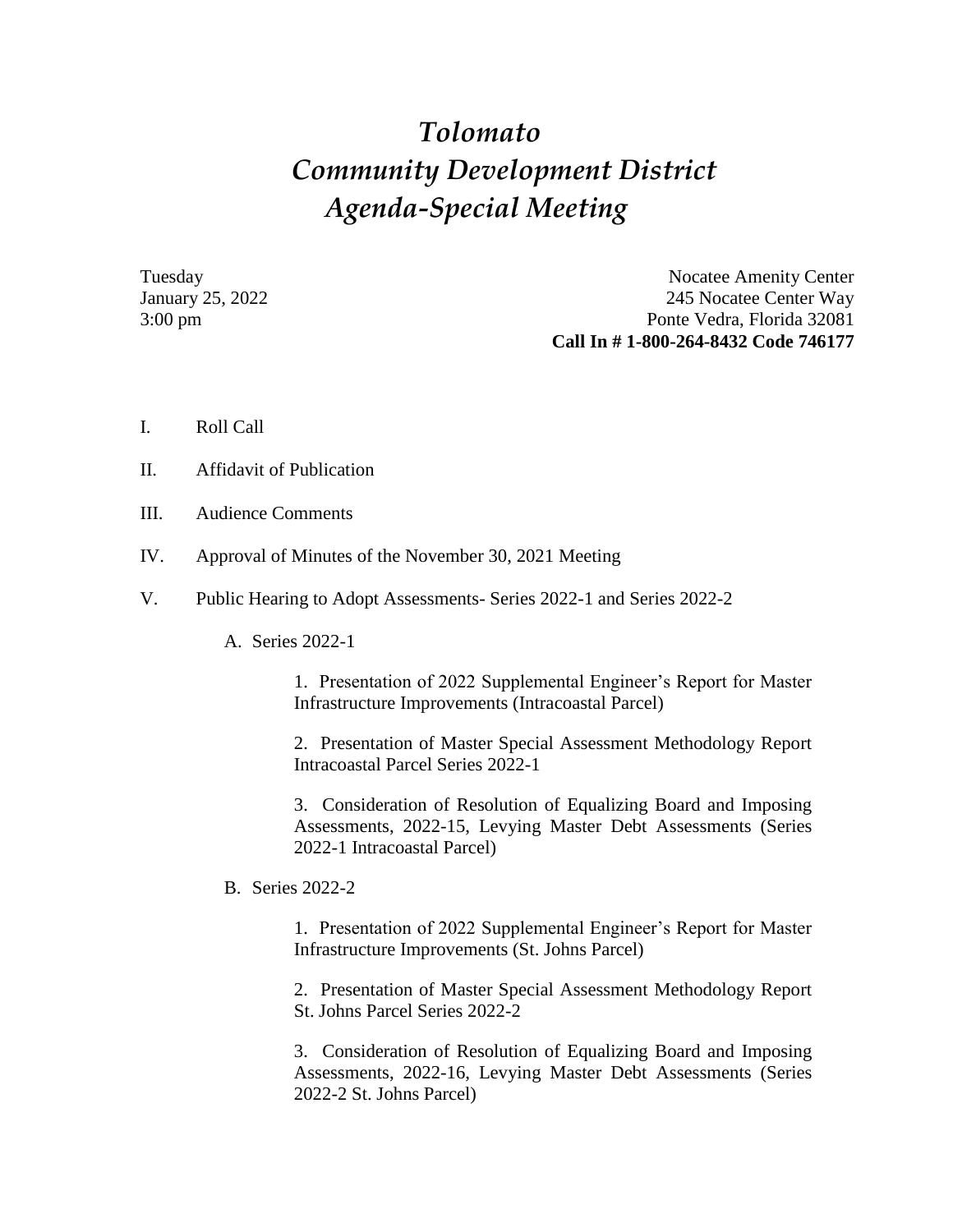- VI. Approval of Deed to Greenway Parcels Area 14 thru 20-Southern Villages.
- VII. Consideration of Towing Rules
	- A. Presentation of Memo on Towing Rules

B. Consideration of Resolution 2022-17, Setting a Public Hearing on Towing Rules

- VIII. Consideration of Supplemental Assessment Resolutions for Series 2022 Bonds
	- A. Consideration of Supplemental Assessment Resolution for Series 2022-1 **Bonds**
	- B. Consideration of Supplemental Assessment Resolution for Series 2022-2 Bonds
	- C. Consideration of Supplemental Assessment Resolution for Series 2022A **Bonds**
	- D. Consideration of Supplemental Assessment Resolution for Series 2022B **Bonds**
	- E. Consideration of Supplemental Assessment Resolution for Series 2022D **Bonds**
- IX. Consideration of Ancillary Documents for Serie 2022B, 2022C, 2022-1 and 2022- 2 Bonds
	- A. Series 2022-1 Bonds Developer Agreements with HyDry Company, LLC
		- 1. Acquisition Agreement
		- 2. Completion Agreement
		- 3. Collateral Assignment (triparty agreement with HyDry Company, LLC and SONOC Company, LLC)
		- 4. True-Up Agreement
		- 5. Declaration of Consent to Jurisdiction
	- B. Series 2022-2 Bonds Developer Agreements with APW TH 65, LLC
		- 1. Acquisition Agreement
		- 2. Collateral Assignment (triparty agreement with APW TH 65, LLC and SONOC Company, LLC)
		- 3. True-Up Agreement
		- 4. Declaration of Consent to Jurisdiction
	- C. Series 2022B Bonds Developer Agreements with SONOC Company, LLC
		- 1. True-Up Agreement
		- 2. Collateral Assignment Agreement